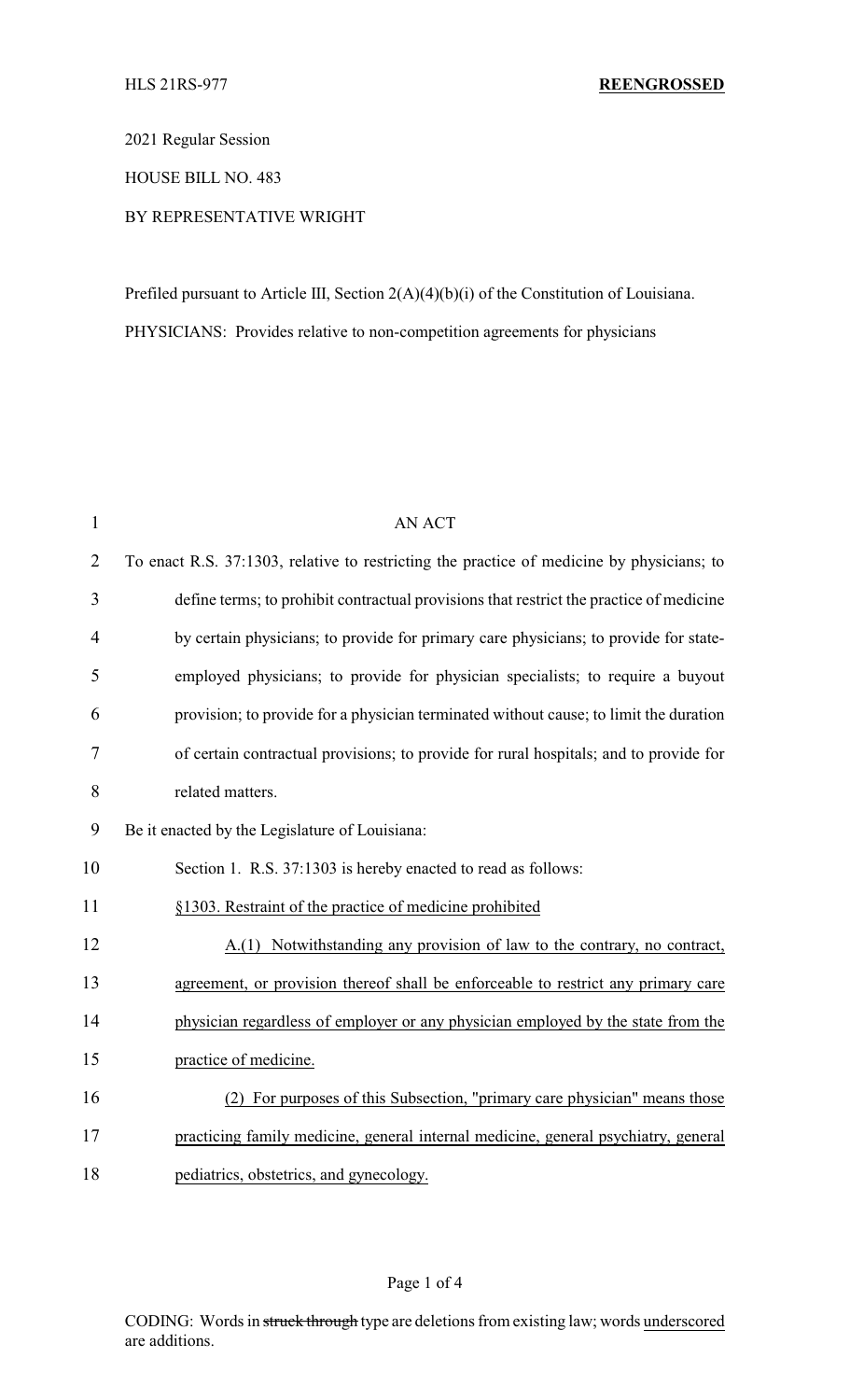| $\mathbf{1}$   | B.(1) Notwithstanding any provision of law to the contrary, no contract,                 |  |  |
|----------------|------------------------------------------------------------------------------------------|--|--|
| $\overline{2}$ | agreement, or provision thereof shall be enforceable to restrict any physician           |  |  |
| 3              | specialist not employed by the state from the practice of medicine who has been          |  |  |
| $\overline{4}$ | employed by, or is under contract with, the employing or contracting entity for three    |  |  |
| 5              | years or greater.                                                                        |  |  |
| 6              | For purposes of this Subsection, a "physician specialist" means the<br>(2)               |  |  |
| 7              | practice of medicine not included in the definition of primary care physician.           |  |  |
| 8              | (3) Any contract, agreement, or provision thereof with a physician specialist            |  |  |
| 9              | not employed by the state shall contain a buyout provision of no more than one year's    |  |  |
| 10             | salary which diminishes pro rata annually over three years. After the three-year         |  |  |
| 11             | period, the buyout shall be reduced to zero.                                             |  |  |
| 12             | C. Notwithstanding any provision of law to the contrary, no provision to                 |  |  |
| 13             | restrict the practice of a physician specialist not employed by the state shall be       |  |  |
| 14             | enforceable upon a physician who is terminated without cause by the employer.            |  |  |
| 15             | D.(1) No contract, agreement, or provision thereof shall restrict a physician            |  |  |
| 16             | specialist not employed by the state from practicing within a "restricted geographic     |  |  |
| 17             | region" for greater than two years.                                                      |  |  |
| 18             | For purposes of this Section, "restricted geographic region" means the<br>(2)            |  |  |
| 19             | parish of a physician specialist's primary office location and not more than two         |  |  |
| 20             | contiguous parishes.                                                                     |  |  |
| 21             | This Section shall not apply to any hospital that is defined as a rural                  |  |  |
| 22             | hospital as provided for in the Rural Hospital Preservation Act, R.S. 40:1189.1 et       |  |  |
| 23             | seq., if the "restricted geographic region" of the physician's practice, through primary |  |  |
| 24             | employment or under contract, is limited to a rural hospital and its contiguous          |  |  |
| 25             | parishes.                                                                                |  |  |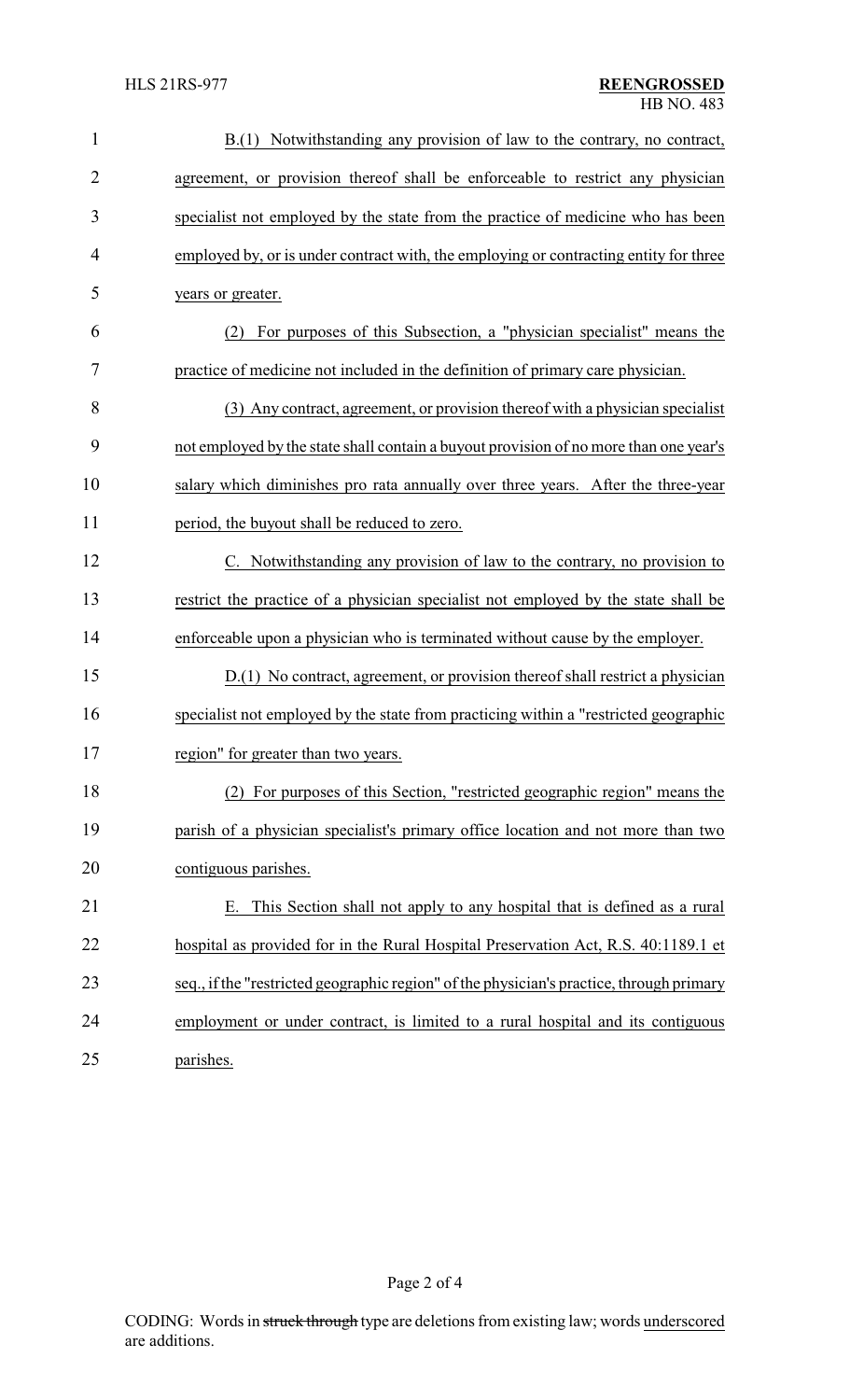## DIGEST

The digest printed below was prepared by House Legislative Services. It constitutes no part of the legislative instrument. The keyword, one-liner, abstract, and digest do not constitute part of the law or proof or indicia of legislative intent. [R.S. 1:13(B) and 24:177(E)]

| HB 483 Reengrossed | 2021 Regular Session | Wright |
|--------------------|----------------------|--------|
|--------------------|----------------------|--------|

**Abstract:** Prohibits contractual provisions restricting physicians from the practice of medicine.

Present law prohibits contracts or agreements which restrain anyone from exercising a lawful profession, trade, or business of any kind, unless specifically exempt by present law.

Proposed law retains present law and prohibits noncompete contract clauses that restrict primary care physicians, regardless of employer, or any physician employed by the state from the practice of medicine.

Proposed law prohibits noncompete clauses from being enforced upon a physician specialist not employed by the state if he has served under the employer or contractor for three years or greater.

Proposed law requires a reasonable buyout clause be utilized in employment contracts with physician specialists not employed by the state, and provides criteria for the buyout clause.

Proposed law provides no provision to restrict the practice of medicine is enforceable against a physician specialist not employed with the state who was terminated without cause.

Proposed law provides that no contractual provision may prohibit a physician specialist not employed by the state from practicing within a restricted geographical area for more than two years.

Proposed law does not apply to rural hospitals, as that term is defined in present law, if certain geographical conditions are met.

Proposed law defines "primary care physician", "physician specialist", and "restricted geographic region".

(Adds R.S. 37:1303)

## Summary of Amendments Adopted by House

- The Committee Amendments Proposed by House Committee on Commerce to the original bill:
- 1. Extend the scope of proposed law as it relates to primary care physicians to include primary care physicians, regardless of employer, and any physician employed by the state.
- 2. Limit the scope of proposed law in relation to physician specialists to apply only to physician specialists who are not employed by the state.
- 3. Change the definition of "restricted geographic region" to apply to physician specialists.